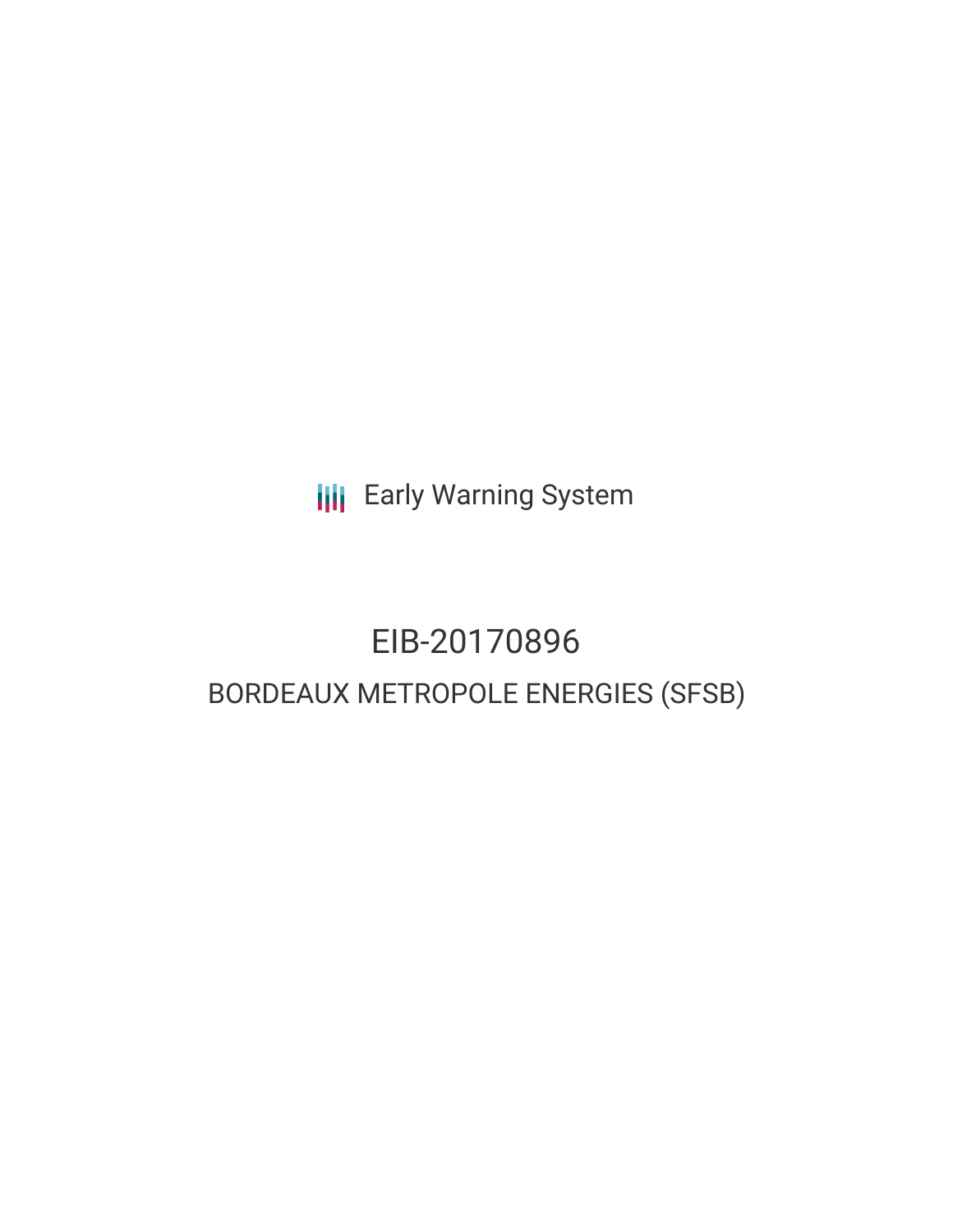

#### **Quick Facts**

| <b>Countries</b>               | France                             |
|--------------------------------|------------------------------------|
| <b>Financial Institutions</b>  | European Investment Bank (EIB)     |
| <b>Status</b>                  | Approved                           |
| <b>Bank Risk Rating</b>        | U                                  |
| <b>Voting Date</b>             | 2018-10-10                         |
| <b>Borrower</b>                | <b>BORDEAUX METROPOLE ENERGIES</b> |
| <b>Sectors</b>                 | Construction, Industry and Trade   |
| <b>Investment Type(s)</b>      | Loan                               |
| <b>Investment Amount (USD)</b> | $$43.83$ million                   |
| <b>Loan Amount (USD)</b>       | $$43.83$ million                   |
| <b>Project Cost (USD)</b>      | $$57.67$ million                   |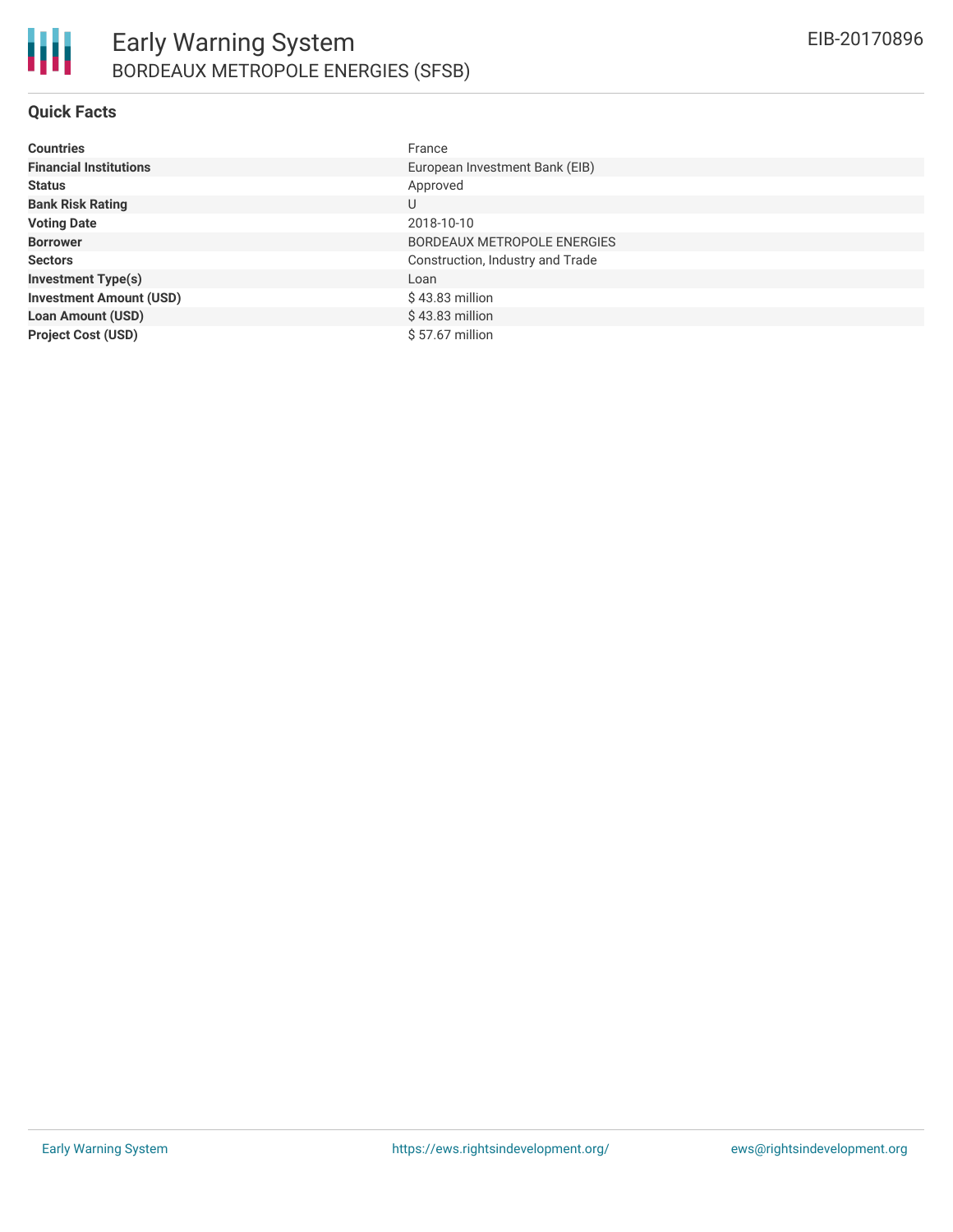

## **Project Description**

According to EIB website, the project includes a loan of a maximum of EUR 37.5 m to the economy society of mixed Bordeaux metropolis Energies in order to stimulate the market of energy renovation of buildings on the territory of the city Bordeaux. This operation is part of the loan program for the energy efficiency of housing in France (2015-0188).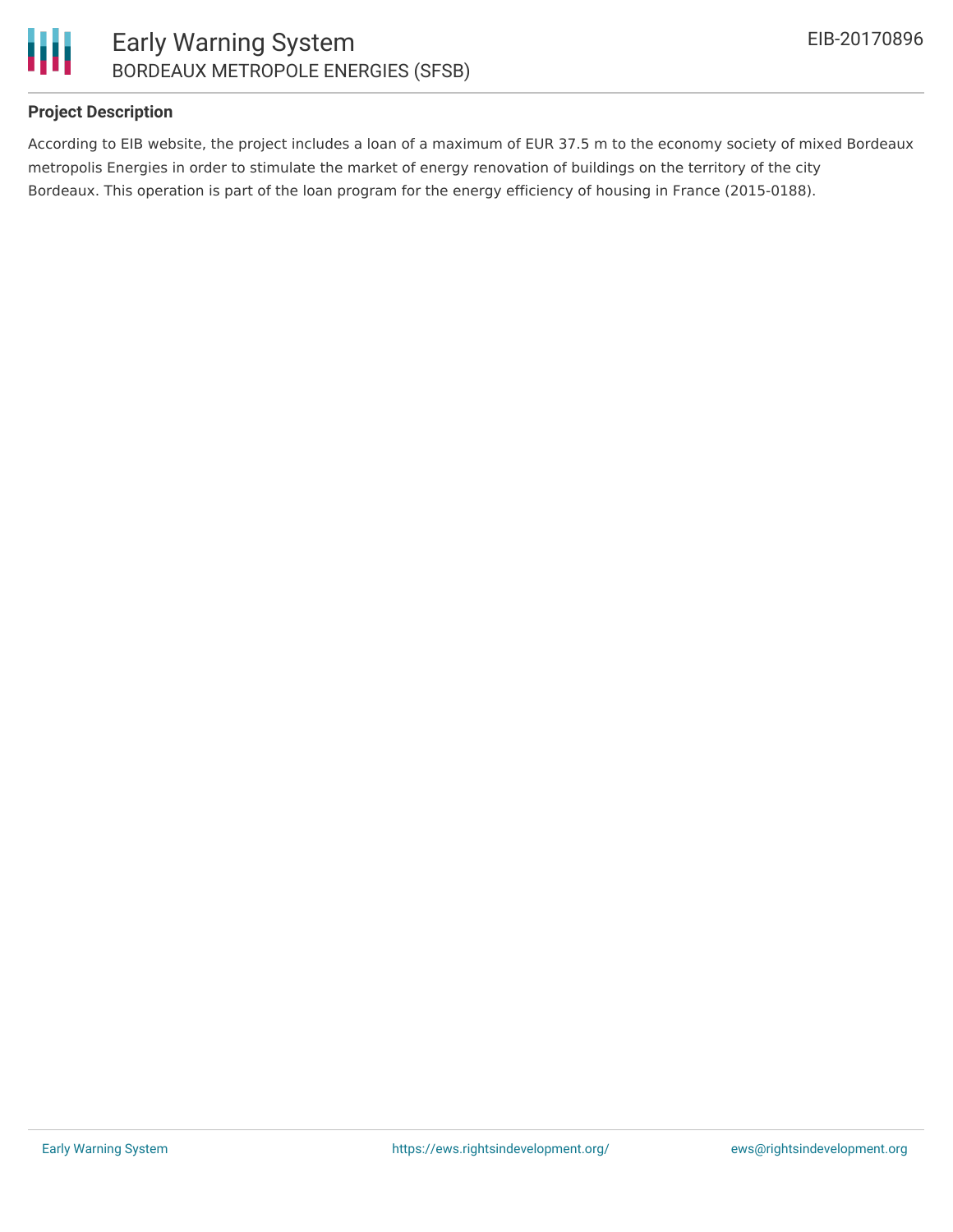## 冊 Early Warning System BORDEAUX METROPOLE ENERGIES (SFSB)

#### **Investment Description**

European Investment Bank (EIB)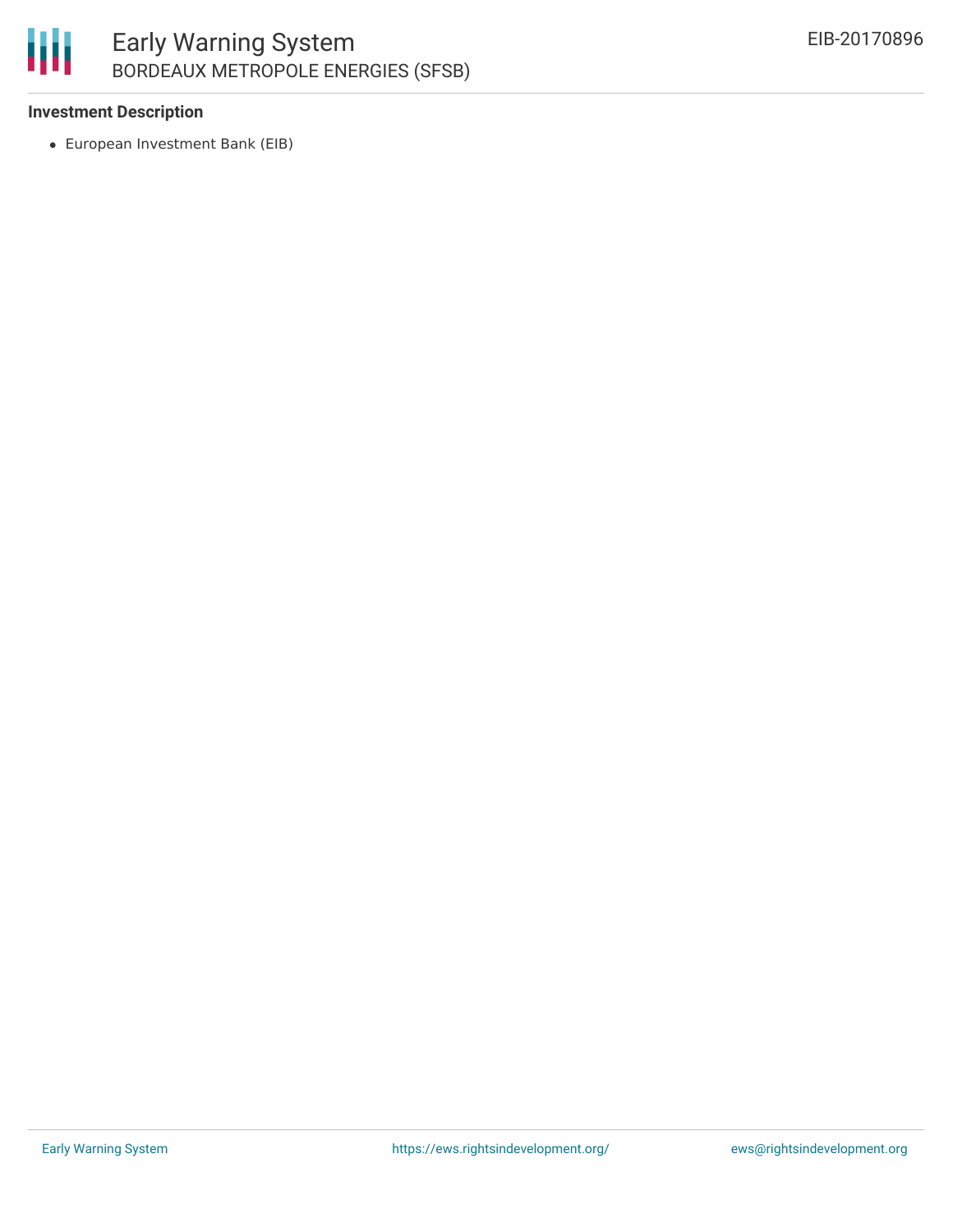## **Contact Information**

No contact information provided at the time of disclosure.

#### **ACCOUNTABILITY MECHANISM OF EIB**

The EIB Complaints Mechanism is designed to facilitate and handle complaints against the EIB by individuals, organizations or corporations affected by EIB activities. When exercising the right to lodge a complaint against the EIB, any member of the public has access to a two-tier procedure, one internal - the Complaints Mechanism Office - and one external - the European Ombudsman. A complaint can be lodged via a written communication addressed to the Secretary General of the EIB, via email to the dedicated email address complaints@eib.org, by completing the online complaint form available at the following address: http://www.eib.org/complaints/form, via fax or delivered directly to the EIB Complaints Mechanism Division, any EIB local representation office or any EIB staff. For further details, check:

http://www.eib.org/attachments/strategies/complaints\_mechanism\_policy\_en.pdf

When dissatisfied with a complaint to the EIB Complaints Mechanism, citizens can then turn towards the European Ombudsman. A memorandum of Understanding has been signed between the EIB and the European Ombudsman establishes that citizens (even outside of the EU if the Ombudsman finds their complaint justified) can turn towards the Ombudsman on issues related to 'maladministration' by the EIB. Note that before going to the Ombudsman, an attempt must be made to resolve the case by contacting the EIB. In addition, the complaint must be made within two years of the date when the facts on which your complaint is based became known to you. You can write to the Ombudsman in any of the languages of the European Union. Additional details, including filing requirements and complaint forms, are available at: http://www.ombudsman.europa.eu/atyourservice/interactiveguide.faces